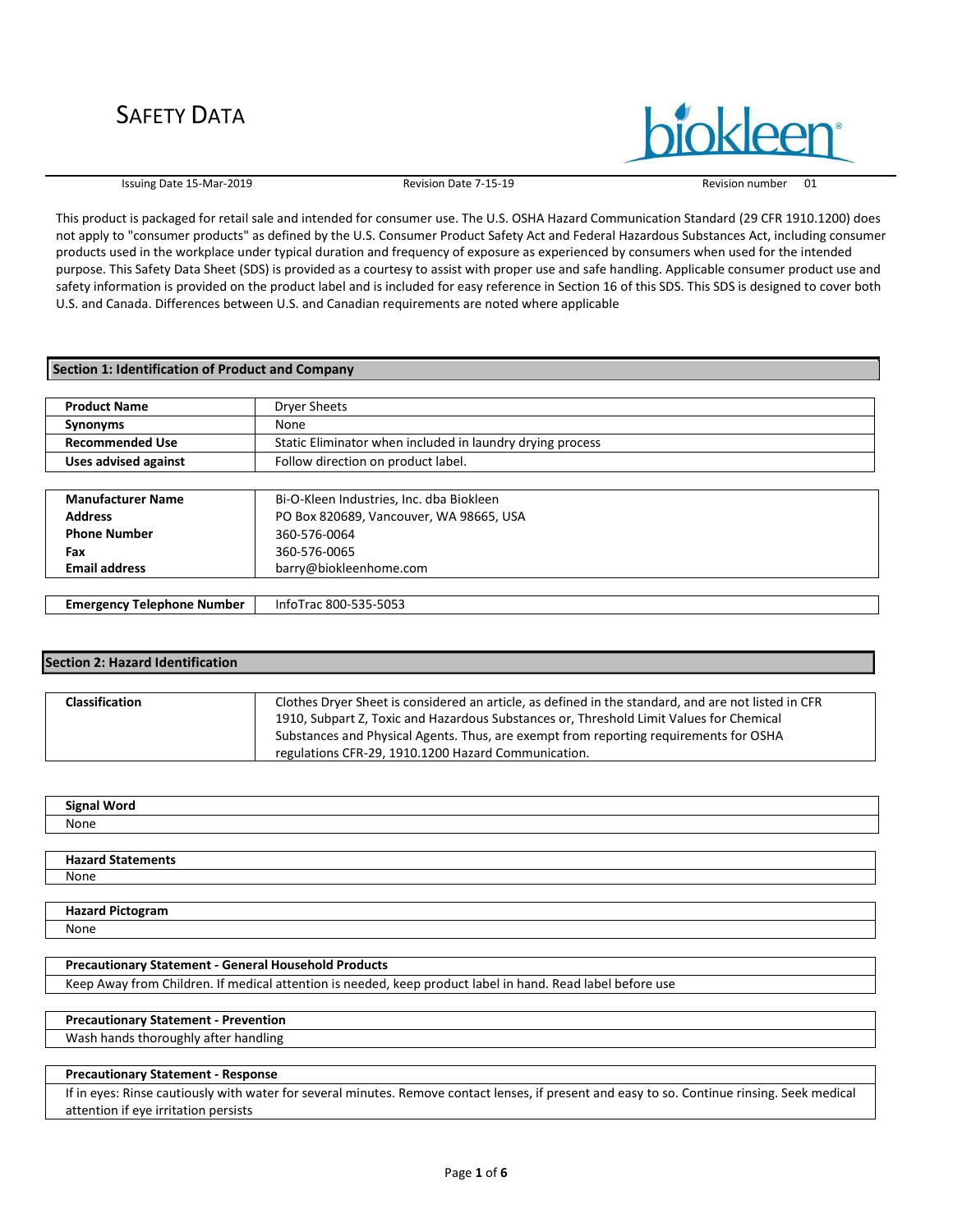**Precautionary Statement - Storage**

None

**Precautionary Statement - Disposal** None

### **Hazards not otherwise identified** None

**Other Information** Maybe harmful if swallowed May cause mild skin irritation

**Interaction with other chemicals** Not known

**Section 3: Composition, Information on Ingredients**

Clothes Dryer Sheet is considered an article, as defined in the standard, and are not listed in CFR 1910, Subpart Z, Toxic and Hazardous Substances or, Threshold Limit Values for Chemical Substances and Physical Agents. Thus, are exempt from reporting requirements for OSHA regulations CFR-29, 1910.1200 Hazard Communication

**biokleen** 

## **Section 4: First Aid Measures**

| <b>Eve Contact</b>  | Rinse with plenty of water immediately. Wash under eyelids too. Do not rub affected area. Seek |  |
|---------------------|------------------------------------------------------------------------------------------------|--|
|                     | medical attention with irritation persists.                                                    |  |
| <b>Skin Contact</b> | Rinse off immediately with plenty of water. Seek medical attention if irritation persists.     |  |
| <b>Inhalation</b>   | No need for first aid. Get medical attention immediately if symptoms occur.                    |  |
| Ingestion           | Rinse mouth immediately and drink 4-8 oz of water. Never give anything by mouth to an          |  |
|                     | unconscious person. Call a physician if nausea or pain occurs.                                 |  |
| Notes to physician  | Treat symptomatically                                                                          |  |

## **Section 5: Fire Fighting Measures**

| <b>Suitable Extinguishing Media</b>                          | Use extinguishing measures that are appropriate to local<br>circumstance and surrounding. |
|--------------------------------------------------------------|-------------------------------------------------------------------------------------------|
| <b>Unsuitable Extinguishing Media</b>                        | Caution: Use of water spray may be insufficient.                                          |
| Specific Hazards arising from the chemical mixture           | Not available                                                                             |
| <b>Explosion Data</b>                                        | Not available                                                                             |
| <b>Protective Equipment and Precautions for Firefighters</b> | As in any fire, wear self-contained breathing apparatus and full                          |
|                                                              | protective gear.                                                                          |

#### **Section 6: Accidental Release Measures**

| <b>Personal precautions:</b>      | N/A                   |
|-----------------------------------|-----------------------|
| <b>Environmental precautions:</b> | N/A                   |
| <b>Methods for cleanup:</b>       | Restack or repackage. |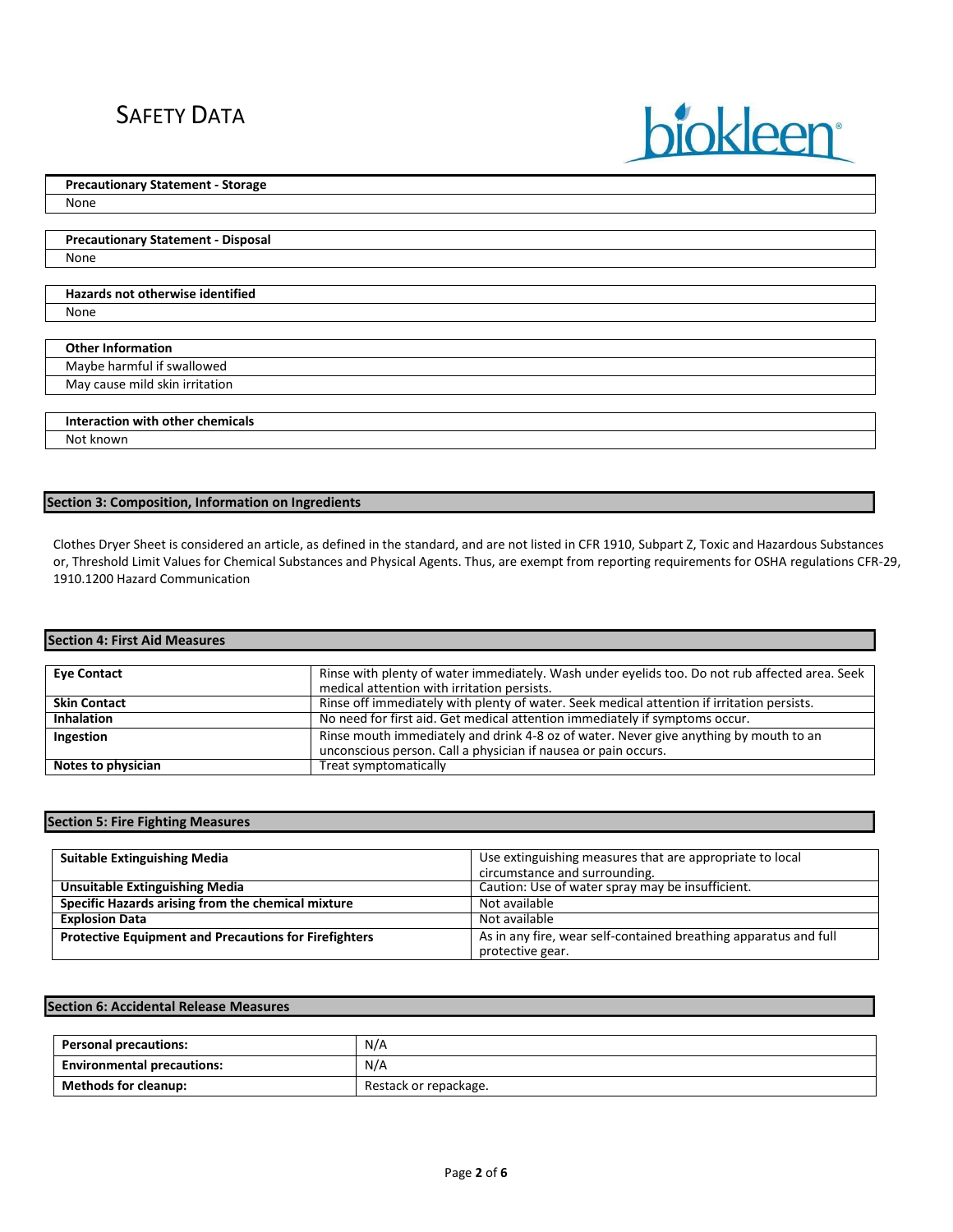

## **Section 7: Handling and Storage**

| <b>Handling</b> | N/A                                                                                        |
|-----------------|--------------------------------------------------------------------------------------------|
| <b>Storage</b>  | Keep in closed container when not in use. Store in cool, dry place. Do not store near high |
|                 | heat or open flame.                                                                        |

## **Section 8: Exposure Controls, Personal Protection**

| <b>Engineering measures:</b>          | N/A                                    |
|---------------------------------------|----------------------------------------|
| <b>Control Parameters:</b>            | N/A                                    |
| <b>Personal protection equipment:</b> | N/A                                    |
| <b>Hand protection:</b>               | N/A                                    |
| Hygiene measures:                     | Wash exposed area with soap and water. |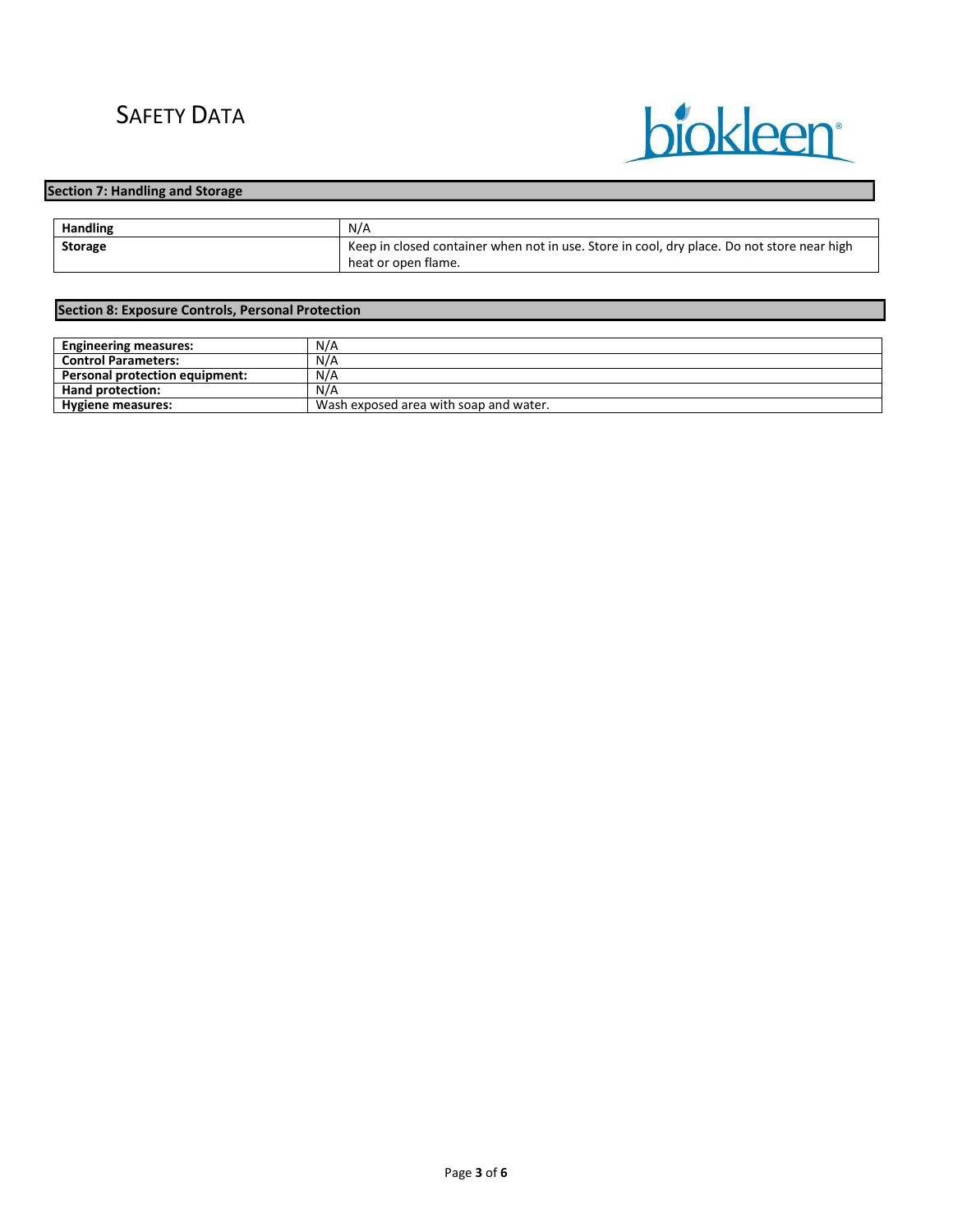# biokleen

## **Section 9: Physical and Chemical Properties**

| <b>Physical State</b>       | Solid                          |
|-----------------------------|--------------------------------|
| <b>Clarity</b>              | Opaque                         |
| <b>Odor</b>                 | None unless fragrance is added |
| <b>Odor Threshold</b>       | Not available                  |
|                             |                                |
| рH                          | Not applicable                 |
| <b>Melting Point</b>        | Not applicable                 |
| <b>Freezing Point</b>       | Not applicable                 |
| <b>Flash Point</b>          | Not applicable                 |
| Vapor Pressure (mmHg)       | Not applicable                 |
| VOC (weight %)              | Not applicable                 |
| <b>Explosive Properties</b> | Not applicable                 |
| <b>Relative Density</b>     | Not applicable                 |

## **Section 10: Stability and Reactivity**

| Reactivity                                | None known.                                                                                                                                  |
|-------------------------------------------|----------------------------------------------------------------------------------------------------------------------------------------------|
| <b>Chemical Stability</b>                 | Stable under recommended storage conditions                                                                                                  |
| <b>Possibility of Hazardous Reactions</b> | None under normal processing                                                                                                                 |
| <b>Conditions to Avoid</b>                | Avoid contact with strong oxidizing agents and open flame.                                                                                   |
| <b>Incompatible Materials</b>             |                                                                                                                                              |
| <b>Household Setting</b>                  | In general, cleaning products should not be mixed with other household chemicals, unless<br>specifically provided for in the use directions. |
| <b>Industrial Setting</b>                 | Strong Acid. Strong Oxidizing agent. Strong Bases.                                                                                           |
| <b>Hazardous Decomposition Products</b>   | None known.                                                                                                                                  |

## **Section 11: Toxicological Information**

Product does not present any acute or chronic toxicity hazard based on known or supplied information.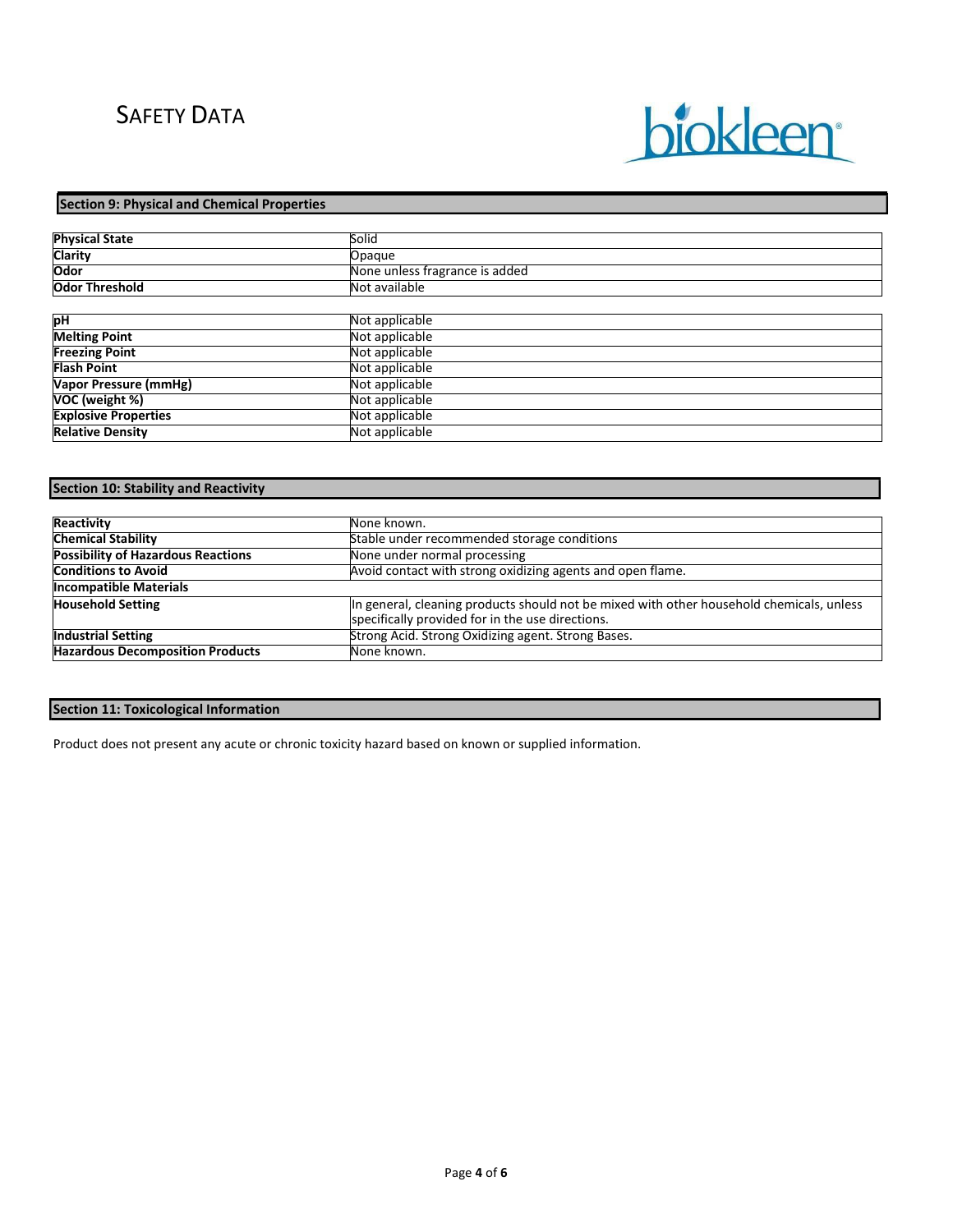

## **Section 12: Ecological Information**

| <b>Ecotoxicity</b>                   | Not available.                                                   |
|--------------------------------------|------------------------------------------------------------------|
| <b>Persistence and Degradability</b> | Not available. Non - Inorganic compounds expected to biodegrade. |
| <b>Bioaccumulative Potential</b>     | Not applicable.                                                  |
| <b>Mobility in Soil</b>              | Not available.                                                   |
| <b>Environmental Fate</b>            | No adverse effects expected.                                     |

## **Section 13: Disposal Considerations**

| <b>Product Waste</b>      | Any disposal must be in compliance with applicable local, state, provincial and federal laws<br>and regulations.                                                                                                                     |
|---------------------------|--------------------------------------------------------------------------------------------------------------------------------------------------------------------------------------------------------------------------------------|
| <b>Household Setting</b>  | Product residues in the bottle may be discarded in trash.                                                                                                                                                                            |
| <b>Industrial Setting</b> | When disposed as waste in its original form, this product is not considered hazardous waste<br>under Federal regulations (40 CFR 261), however regulations may vary by state or province<br>and may designate it as hazardous waste. |
|                           | Offer empty container for recycling. If recycling is not available, discard in trash.                                                                                                                                                |
| <b>Empty Packaging</b>    |                                                                                                                                                                                                                                      |

## **Section 14: Transport Information**

| <b>U.S. DOT</b>                  | Not regulated.                                                                          |
|----------------------------------|-----------------------------------------------------------------------------------------|
| U.S. States                      | See U.S. DOT for finished product classification for transport.                         |
|                                  | Regulated in some states if the product is disposed of in its original form as waste by |
| <b>Waste</b>                     | commercial users/handlers.                                                              |
| Canadian TDG (Surface Transport) | Not regulated.                                                                          |
| <b>IMDG (Marine Transport)</b>   | Not regulated.                                                                          |
| <b>IATA (Air Transport)</b>      | Not regulated.                                                                          |
| <b>MEX</b>                       | Not regulated.                                                                          |
| <b>RID</b>                       | Not regulated.                                                                          |
| <b>ADR</b>                       | Not regulated.                                                                          |
| AND                              | Not regulated.                                                                          |